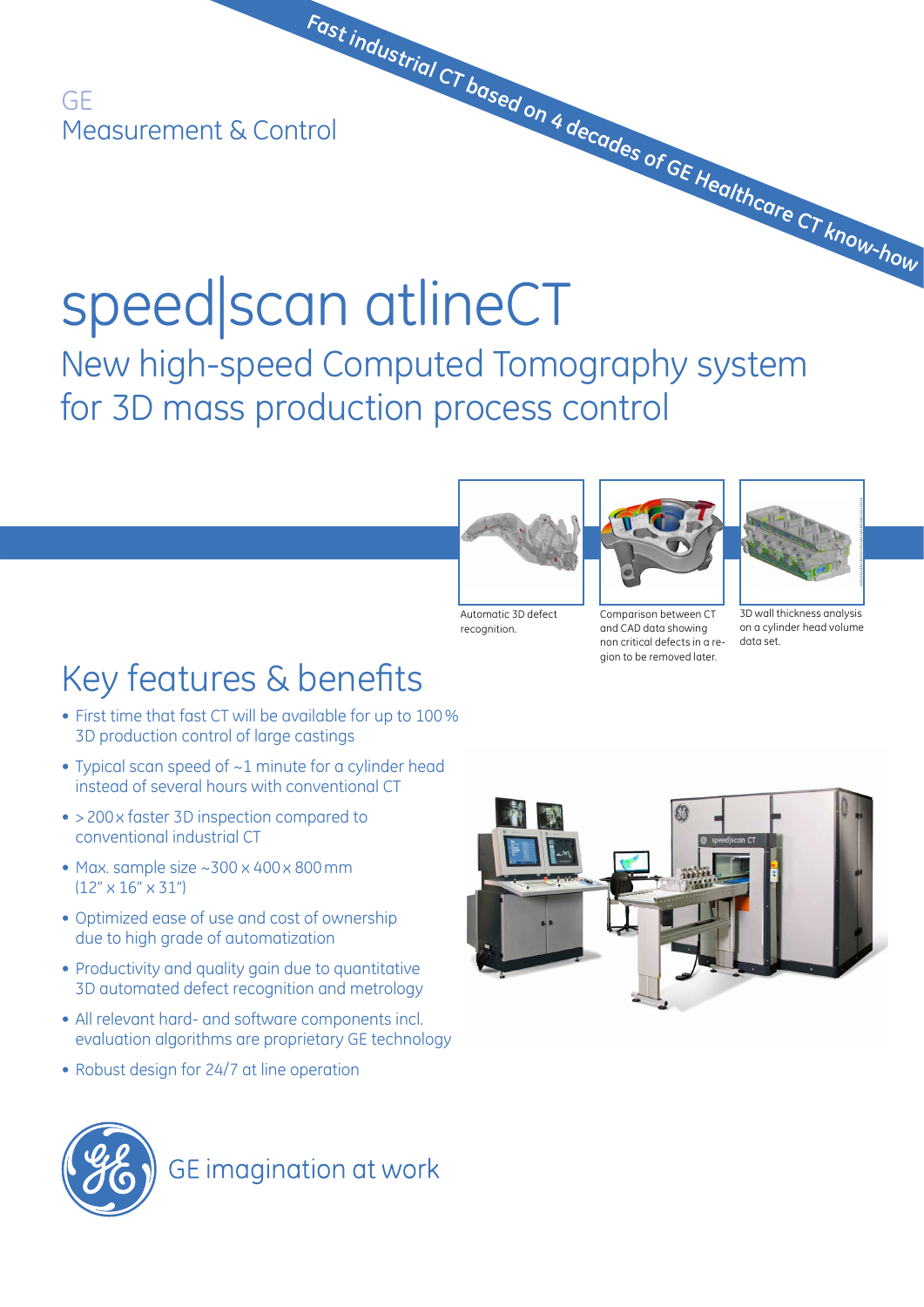# **Healthcare for the industry**

# Over 35 years of GE's CT know-how – now available for NDT

**Advanced medical GE gantry based computed tomography provides technology that has been established over a period of nearly four decades. With GE's new industrial speed|scan CT system, this proven technology is now going to be also available for high-speed at line process control. The sample is being transported through the tomograph and scanned within 10-90 seconds for a typical casting. While the next part is loaded, the reconstructed CT data is automatically evaluated. Since this offers inspection times >200 x faster than conventional industrial CT, this technology opens up a lot of new applications for inline process controls, which have in the past been out of reach of conventional industrial CT.** 

# **Fast gantry based helix CT**

**Since CT of large castings with conventional industrial CT typically takes hours, it is not suitable for inspection parallel to the production cycle time. With helix multi-line technology, the work pieces are continuously scanned and automatically inspected with GE's own high-speed 3D evaluation algorithms. To ensure the required image quality with short measuring times and low scattering artifacts, the system is equipped with a high performance X-ray tube and a highly sensitive multi-line detector. with the high-speed automatic helix CT, a gantry with a X-ray** 



tube and corresponding multi-line detector rotates around the work piece being forwarded on the conveyor belt.

# **Automatic non-destructive 3D testing and measuring**



**Especially for quality assurance of functional and safety relevant automotive and aviation composite parts or aluminum castings, speed|scan makes it first time possible to perform a 100% 3D inspection. The 3 key game changers in industrial quality assurance with GE's advanced speed|scan CT system are:**

- Exact 3D defect location & classification
- Dimensional control: e.g. analysis of the wall thickness
- Actual to CAD data comparison

Automated 3D porosity analysis and visualization of machined areas in an automotive casting.

## **GE's speed|scan CT - a new workflow concept for up**







**Load work piece Continous CT helix scan Volume reconstruction and optimization**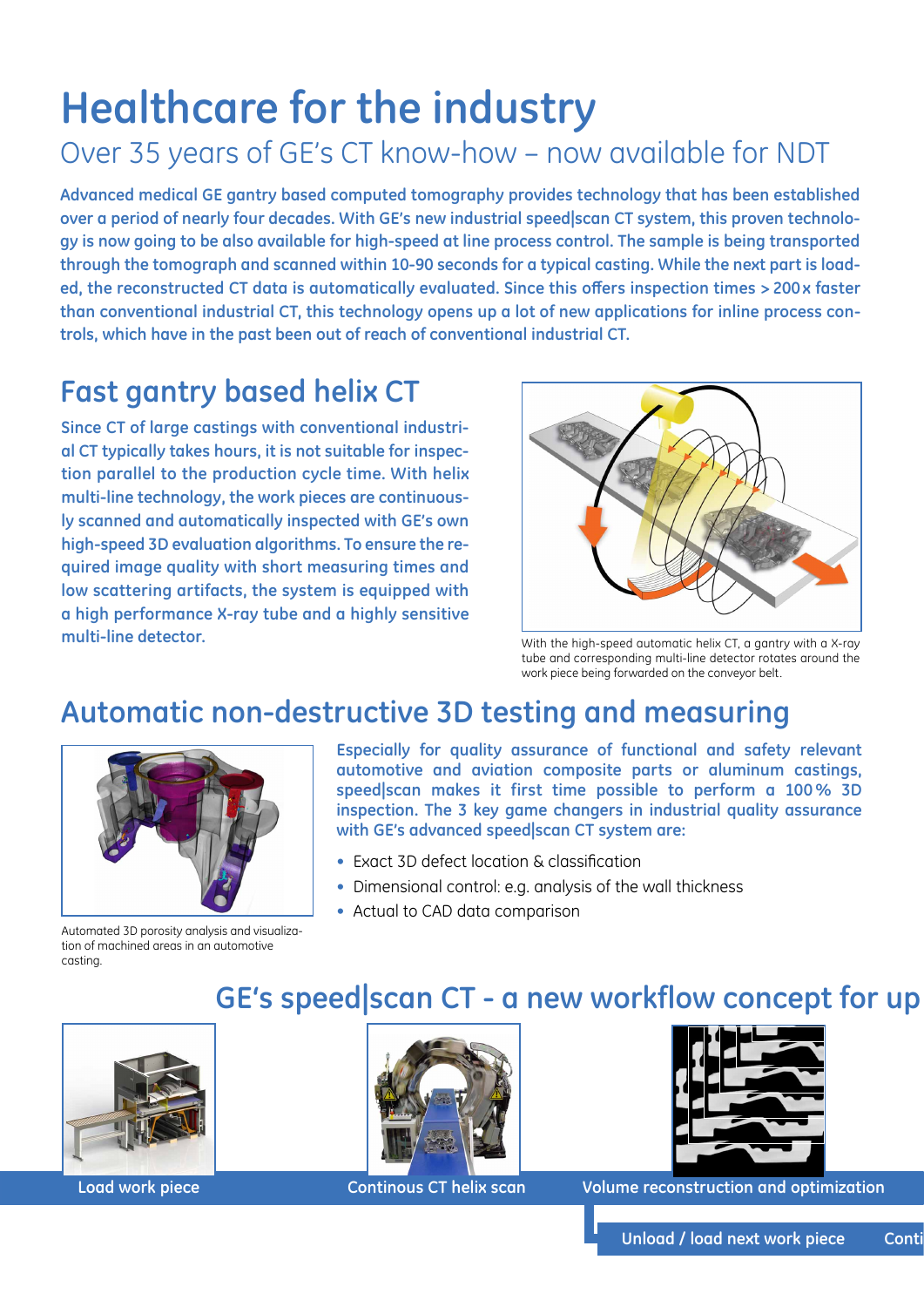# **GE's speed|scan atlineCT system**

# 3D evaluation parallel to the scanning process

**Three-dimensional analysis and process monitoring using volumetric data offer several advantages compared with conventional radioscopic 2D inspection. Depending on the sample size and X-ray penetration length, an immediate response to processing parameters may directly lead to increased productivity:**

- Reducing the reject rate by analyzing the 3D position, form and size of the defects taking into account the subsequent processes the products must undergo.
- Depending on their size and absorption behavior, foreign materials like inclusions or sand core remains in castings or composite delaminations may be detected, located and classified according to its density and position
- Checking the scanned work piece geometry for anomalies by using the nominal CAD data ensuring that form and size deviations can be identified at an early stage of the production process.

# **3D automated defect recognition solution (3D ADR)**

**The evaluation processes programmed for the particular work piece are carried out automatically on the reconstructed 3D volume parallel to the scanning process.** 

- Production oriented workflow approach optimized for throughput and part diversity
- Proprietary speed optimized 3D volume analysis and defect detection
- Customizable user interface and visualization including 3D defect result table.



Automatic porosity analysis carried out with GE's new 3D ADR software.

# **speed|scan atlineCT - your advantages**

- **• Up to 100 % 3D production process control of complex castings**
- **• Proven, gantry based computed tomography offers >200x faster inspection compared to conventional industrial CT**
- **• Much faster CT scanning (better statistics) substituting other NDT inspection and metrology processes**
- **• Fast 3D inspection and measurement of complex parts & complete feedback for improved reaction on process fluctuations**
- **• Early scrap detection before any further processing steps**
- **• Optimization of plant equipment and tool maintenance intervals**

## to 100% 3D production process control





**Automatic 3D defect recognition 3D metrology evaluation tasks Good/fail decision**



nous CT helix scan *Volume reconstruction and optimization* Automatic 3D defect recognition 3D metrology and and optimization and automatic 3D metrology and and and and the set of the set of the set of the set of the set o

Unload / load next work piece continous CT helix scan Volume reconstruction and optimization